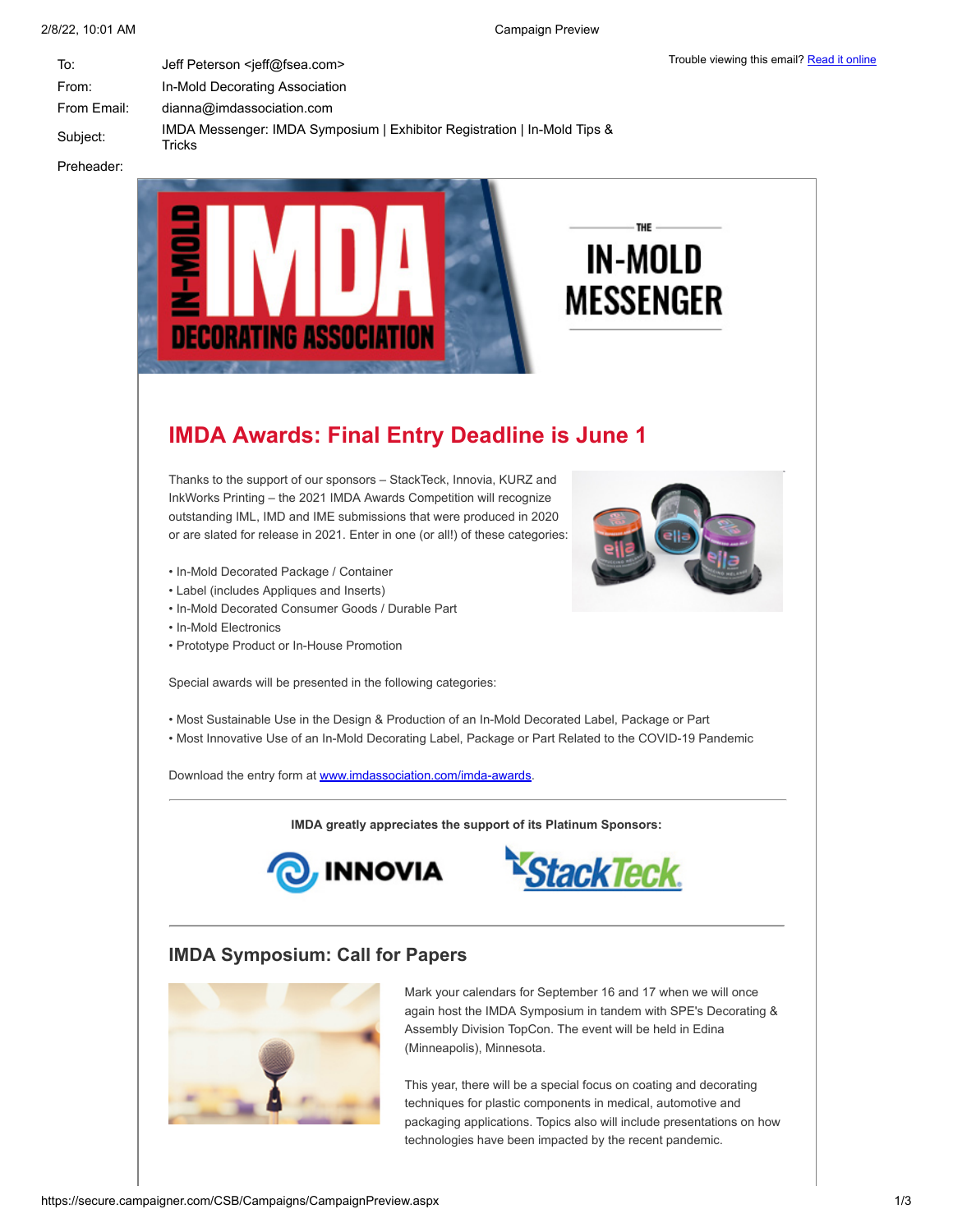Abstracts are being accepted for those wishing to present at the IMDA Symposium and are due by June 15. Get more information at <https://www.imdassociation.com/symposium/call-papers>.

## **IMDA Symposium: Hotel Reservations Open**



The hotel block now is accepting reservations for the 2021 IMDA Symposium. The event will be held at The Westin Edina Galleria near Minneapolis, Minnesota.

To make reservations, visit <https://www.imdassociation.com/symposium/hotel-information>.

# **IMDA Symposium: Tabletop Exhibit Reservations Open**

Because of space restrictions, booth availability will be limited at the 2021 IMDA Symposium. Industry suppliers who are interested in exhibiting should download the form, fill it out and return it today to secure your spot. We recommend that those who are interested in exhibiting make the commitment soon.

Contact Dianna Brodine at dianna@imdassociation.com for more information or download the exhibit form at https://www.imdassociation.com/symposium/supplier-trade-fair.

# **IMLCON / IMDCON / IMECON Begins on Tuesday, May 25**



The AWAVirtual™ IMLCON™, IMDCON™ & IMECON™, a virtual conference hosted by AWA International, opens on Tuesday, May 25. The three-day online conference runs from May 25 to May 27.

[Learn more and register at https://awa-bv.com/product/in-mold-technologies-](https://awa-bv.com/product/in-mold-technologies-platform/#program)

platform/#program.

#### **In-Mold in the News**

[CMG Plastics Expands High-Speed In-Mold Labeling Resources](https://plasticsdecorating.com/enews/2021/cmg-plastics-expands-high-speed-in-mold-labeling-resources/)

[Sustainability & Decorated Plastics Packaging](https://plasticsdecorating.com/articles/2021/sustainability-decorated-plastics-packaging/)

[StackTeck Releases White Paper – IML Technology: Keys to Automation](https://stackteck.com/about/whitepapers/iml-technology-keys-to-automation/)

[Muller Launches New IML Automation System for 5-gal Pails](https://news.thomasnet.com/fullstory/new-iml-automation-system-with-digital-label-placement-positioning-40044923)

### **In-Mold Tips and Tricks**



*The IMDA has a troubleshooting guide on its website ([www.imdassociation.com\)](http://www.imdassociation.com/) for members. The following is one of many problem-solving tips available.*

Have you noticed a problem with ghosting – white "halos" around your labels? This typically occurs on the edge farthest from the injection point.